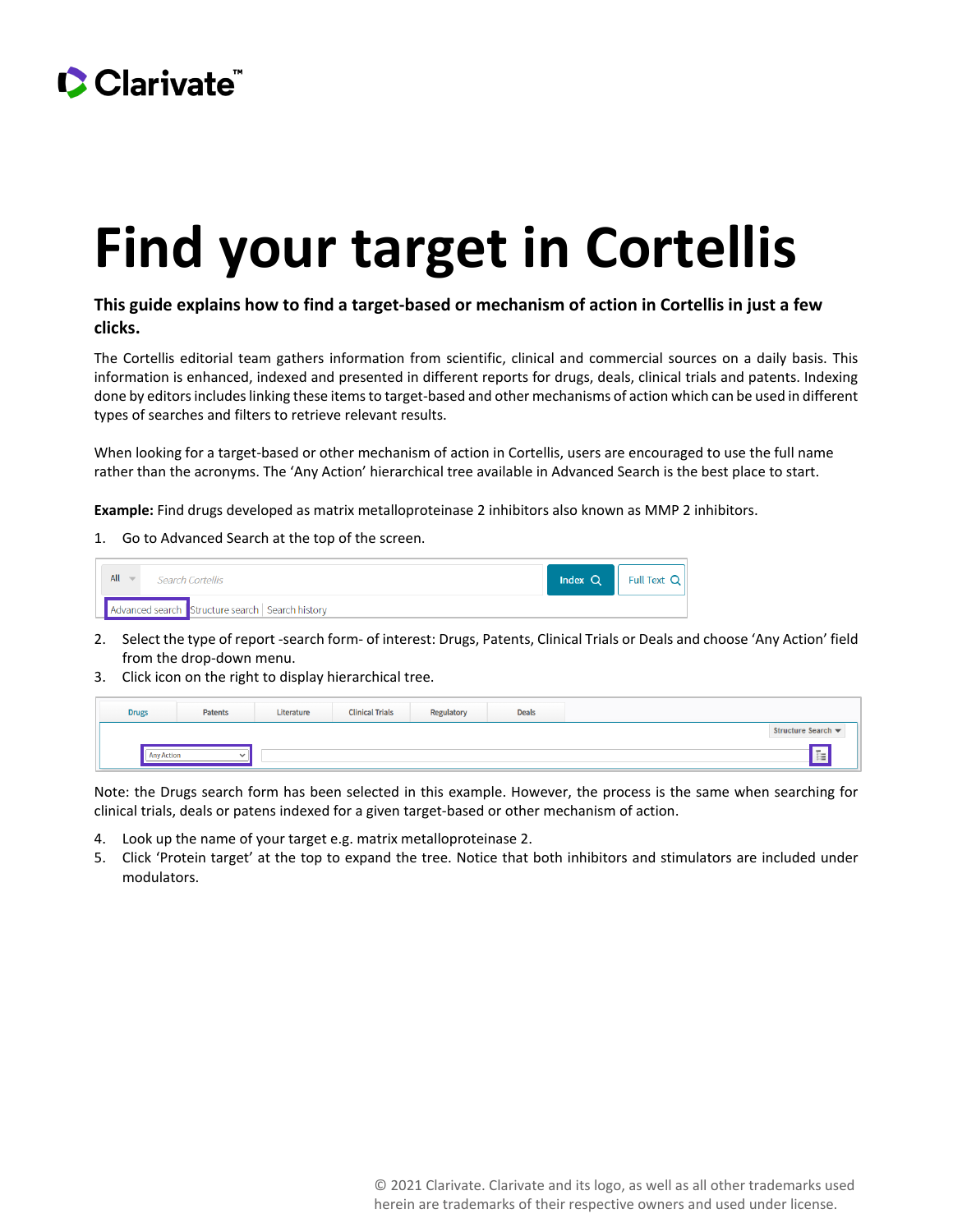

|                                                                                                           | ADVANCED SEARCH - ANY ACTION                                                                                | ×                                   |  |  |  |  |  |
|-----------------------------------------------------------------------------------------------------------|-------------------------------------------------------------------------------------------------------------|-------------------------------------|--|--|--|--|--|
|                                                                                                           | matrix metalloprotease 2                                                                                    | Look up                             |  |  |  |  |  |
| Select from those listed below                                                                            |                                                                                                             |                                     |  |  |  |  |  |
| Hierarchy                                                                                                 | Look-up List                                                                                                |                                     |  |  |  |  |  |
| $\mathbf{F}$                                                                                              | Protein target (50346)                                                                                      | Numbers in parenthesis indicate     |  |  |  |  |  |
|                                                                                                           | $\blacksquare$ Defence protein modulator (435)                                                              | how many items (in this case drugs) |  |  |  |  |  |
| are indexed under this action.<br><b>T</b> Enzyme modulator (20470)                                       |                                                                                                             |                                     |  |  |  |  |  |
| F Hydrolase modulator (6913)                                                                              |                                                                                                             |                                     |  |  |  |  |  |
|                                                                                                           | Protease modulator (3206)                                                                                   |                                     |  |  |  |  |  |
| I I Matrix metalloprotease modulator (430)<br>$\blacksquare$ Matrix metalloprotease stimulator (22)       |                                                                                                             |                                     |  |  |  |  |  |
|                                                                                                           |                                                                                                             |                                     |  |  |  |  |  |
|                                                                                                           | # Matrix metalloproteinase 28 stimulator (Matrix metalloprotease 28 stimulator)                             |                                     |  |  |  |  |  |
| $\blacksquare$ Gelatinase stimulator (1)                                                                  |                                                                                                             |                                     |  |  |  |  |  |
| I Metalloprotease-2 stimulator (Matrix metalloprotease 2 stimulator; Matrix metalloprotease-2 stimulator) |                                                                                                             |                                     |  |  |  |  |  |
| · Matrix metalloprotease 15 stimulator (Membrane type matrix metalloprotease 2 stimulator)                |                                                                                                             |                                     |  |  |  |  |  |
|                                                                                                           | Matrix metalloprotease 26 stimulator<br>Matrix metalloprotease 27 stimulator                                |                                     |  |  |  |  |  |
| I Matrix metalloprotease inhibitor (377)                                                                  |                                                                                                             |                                     |  |  |  |  |  |
|                                                                                                           | + Metalloprotease-2 inhibitor (42) (Matrix metalloprotease 2 inhibitor; Matrix metalloprotease-2 inhibitor) |                                     |  |  |  |  |  |
|                                                                                                           | <b>L'IMatrix metalloprotemase 28 minibitor <i>(Matrix metalloprotease 28 minibitor</i>)</b>                 |                                     |  |  |  |  |  |

6. The 'Look up List' is available as a second tab should you wish to remove the hierarchy view and display a list of all terms found instead.

| ADVANCED SEARCH - ANY ACTION                                                                                  | $\mathbf x$ |
|---------------------------------------------------------------------------------------------------------------|-------------|
| matrix metalloprotease 2                                                                                      | Look up     |
| Select from those listed below                                                                                |             |
| Look-up List<br>Hierarchy                                                                                     |             |
| [4] Matrix metalloprotease 15 inhibitor (Membrane type matrix metalloprotease 2 inhibitor)                    |             |
| · Matrix metalloprotease 15 modulator (Membrane type matrix metalloprotease 2 modulator)                      |             |
| [4] Matrix metalloprotease 15 stimulator (Membrane type matrix metalloprotease 2 stimulator)                  |             |
| Matrix metalloprotease 26 inhibitor                                                                           |             |
| Matrix metalloprotease 26 modulator (1)                                                                       |             |
| Matrix metalloprotease 26 stimulator                                                                          |             |
| Matrix metalloprotease 27 inhibitor                                                                           |             |
| Matrix metalloprotease 27 modulator                                                                           |             |
| Matrix metalloprotease 27 stimulator                                                                          |             |
| • Matrix metalloproteinase 28 inhibitor (Matrix metalloprotease 28 inhibitor)                                 |             |
| 4 Matrix metalloproteinase 28 modulator (Matrix metalloprotease 28 modulator)                                 |             |
| U Matrix metalloproteinase 28 stimulator (Matrix metalloprotease 28 stimulator)                               |             |
| [4] Metalloprotease-2 inhibitor (42) (Matrix metalloprotease 2 inhibitor; Matrix metalloprotease-2 inhibitor) |             |
| 1. Metalloprotease-z modulator (45) Matrix metalloprotease z modulator, Matrix metalloprotease-z modulator)   |             |
| · Metalloprotease-2 stimulator (Matrix metalloprotease 2 stimulator; Matrix metalloprotease-2 stimulator)     |             |

7. Select the term of interest and click apply.

| Selected terms                | 1 of 200                            |
|-------------------------------|-------------------------------------|
| Metalloprotease-2 inhibitor X |                                     |
|                               |                                     |
|                               | Apply<br><b>Clear All</b><br>Cancel |

© 2021 Clarivate. Clarivate and its logo, as well as all other trademarks used herein are trademarks of their respective owners and used under license.